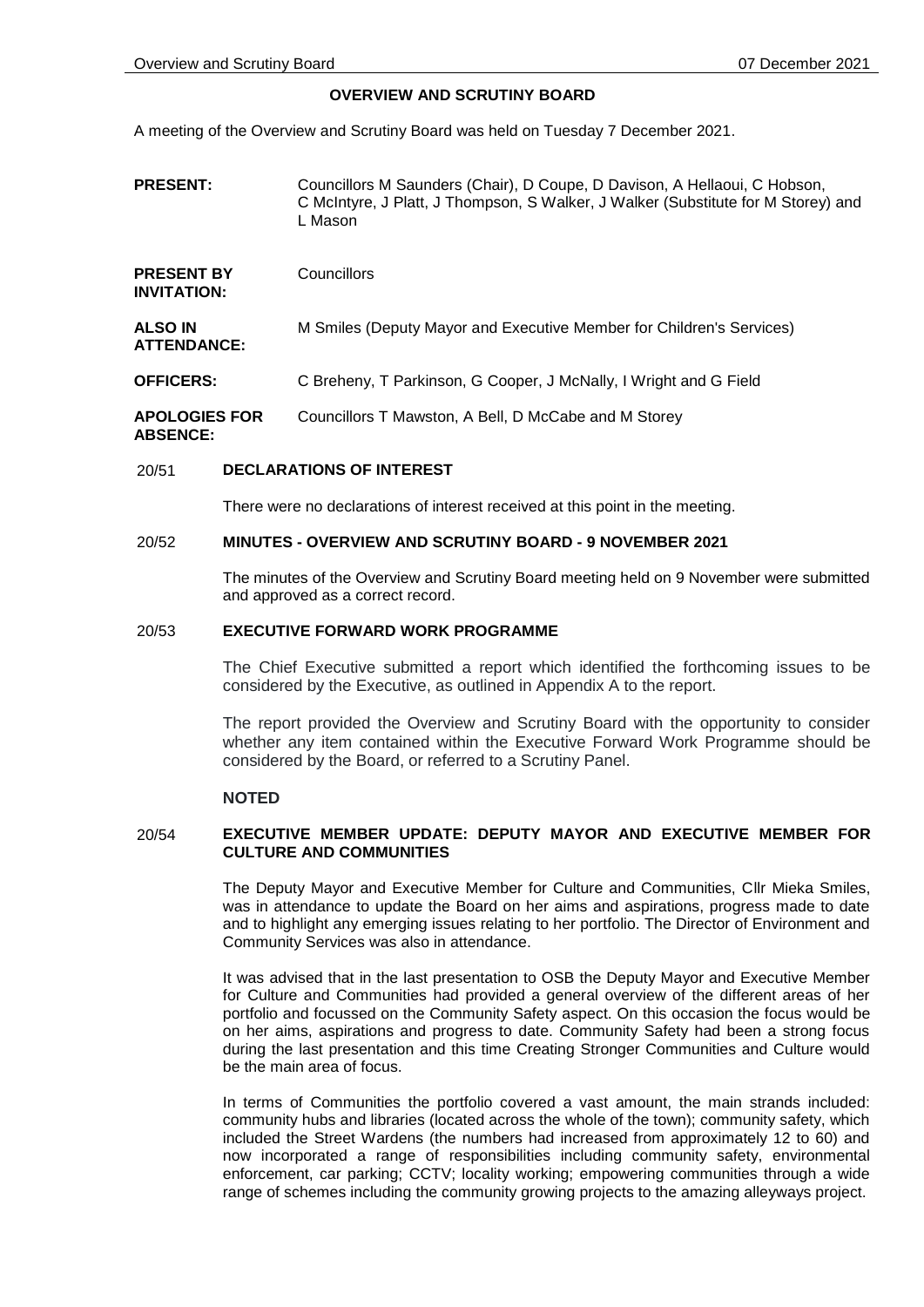The Deputy Mayor and Executive Member for Culture and Communities stated that the overarching aim was to create a safer Middlesbrough and support our local communities. With regard to her priorities reference was made to the new Southlands building and it was emphasised that one of her priorities was to improve the community hubs and develop new ones. It was anticipated that there would hopefully be some action on the Southlands site in the spring and the Deputy Mayor advised that she had been on the Town's Fund Board and had advocated for the Southlands site to be included in that deal. As a result £500,000 of extra funding had been secured. Originally, it was proposed that the Southlands building would simply be a community hub style building but following work with ward Councillors and residents it was evident that their aspirations were to replicate the original Southlands Centre. A modular approach would therefore be taken and as more funding became available it was hoped that a sports hall and other facilities would be provided on the site. At the beginning of the process there was a requirement to find an organisation that would be able to manage the centre and the Tees Valley Asset Preservation Trust had been chosen to undertake that role.

Reference was made to Nunthorpe Community Hub, which was also in the pipeline and it was emphasised that the money received via the Towns Fund needed to be spread throughout the whole of the town. The majority of funding had been secured and two community groups had put their names forward to manage the centre and an independent scoring process would be undertaken to determine where it would be located and the type of services that would be provided. It was anticipated that Nunthorpe Community Hub would be built in 2022/2023.

In addition the Board was advised that the department had applied for £5million of funding from the Arts Council and part of that funding would be used to redevelop central library. Reference was made to Seven Stories in Newcastle and the Deputy Mayor advised that it was hoped that Central Library in Middlesborough could be developed as a hub for children's literacy and also offer fun puzzle rooms and adventures that children could complete. It was anticipated that the Arts Council would make a decision in the New Year and it would be fantastic for Middlesbrough if the funding could be secured.

The Deputy Mayor advised that another one of her aims included investing in communities and enhancing the work that was already undertaken in communities. Reference was made to the communities grant programme and how effective relatively small amounts of funding could be in helping community groups and organisations to make a difference in their communities. The amazing alleys initiative had been part of that programme and this had been particularly effective in Newport and North Ormesby. Approximately 20 alleyway projects had been completed and it was really good for local communities and people's overall well-being. In addition reference was made to the Keep Boro Tidy initiative, which included investment in litter picking equipment.

In terms of further investment in communities, there was also a new initiative whereby if a community asset was sold three per cent of the value of the asset, as long as it achieved its valuation price, would be invested back into that particular community. In Nunthorpe £60,000 had been raised to date via this initiative and similarly a community asset had recently been sold in North Ormesby, which had generated approximately £10,000 worth of funding for the community. The funding had since been awarded to the White Feather Project, which was undertaking fantastic work in the community.

In terms of culture it was advised that this aspect of the portfolio covered all of the Council's leisure venues, parks, museums, the town hall and theatre, as well as events and festivals. The Council also had a key role to play in supporting culture more generally throughout the town. Reference was made to a recent visit to King's Academy, where all students in Year 7 had recently been given the opportunity to learn to play the violin. The Deputy Mayor explained that the Council had partnered with Music in Secondary Schools Trust (MiSST) to introduce the initiative and it was hoped that this could be rolled out to all seven secondary schools across the town.

Reference was made to the recently launched Middlesbrough Lottery and the Board was advised that the scheme was currently on track to generate £40,000 in its first year for local charities and organisations, as well as supporting cultural activity. It was explained that the tickets could be purchased online for £1 per ticket and 60p from each ticket sold went directly to good causes.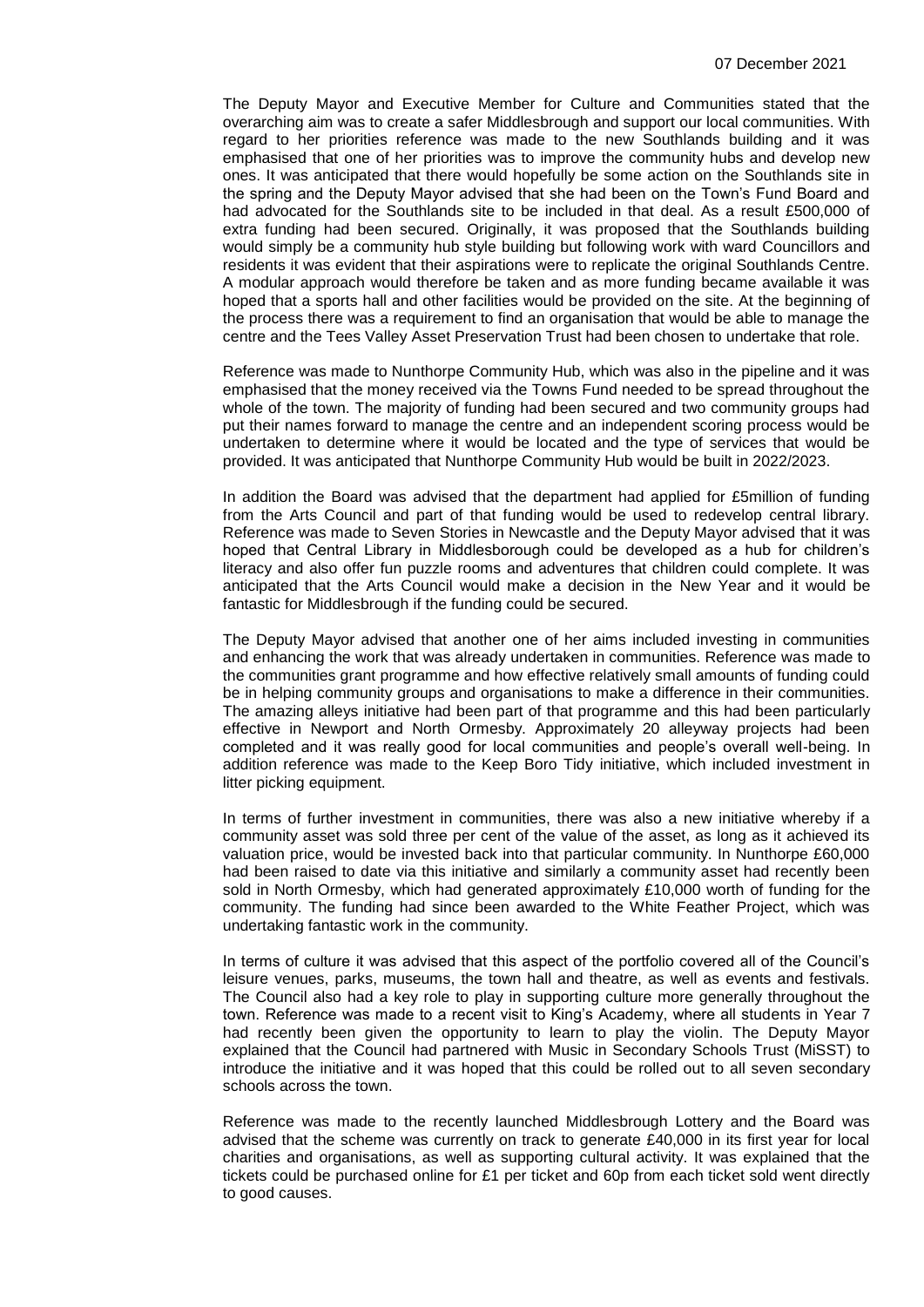Finally, the Deputy Mayor made reference to her final priority in respect of the culture element on her portfolio and advised that she was particularly keen to further develop the town's event programme. Reference was made to 'Nightfall', a new held in Stewart Park over the weekend and the Deputy Mayor advised that she would be very keen to hear feedback from members of the Board about the event. It was advised that £200,000 of additional funding had been secured for the Council's 2022/2023 events programme and it was hoped that the programme would generate additional footfall into the town centre. The recent Diwali event, which had been held in the town centre had been very successful and it was hoped that this could be further built on in 2022/2023.

Following the update, Members were afforded the opportunity to ask questions.

A Member of the Board queried the amount of future additional investment that was proposed for Teessaurus Park. In response it was advised that £250,000 had been approved and it was anticipated that the works would hopefully be completed by Easter and would include a zip wire, new play equipment, light installations and an augmented reality trail.

Reference was made to the 'Nightfall Event' and the fantastic response received from residents and it was queried whether the Council had funded the event. It was advised that in terms of hosting the event it had been a collaboration and the company organising the event had received some funding from the Arts Council, the Council had contributed some funding and the ticket sales had also enabled the event to be held. It was hoped that the event would return in 2022/23, as it had been a sell out and the response had been fantastic.

Reference was made to Middlesbrough's archives and whether any progress had been made in respect of digitising records for bringing them up to date and help people in tracing their family history. In response it was advised that a digitisation was currently being undertaken and it was a huge task as the Council had responsibility for the whole of the Tees Valley.

A Member of the Board queried whether any decision had been taken in respect of a name for the new East Middlesbrough Community Hub, as reference had been made during the presentation to the Southlands Centre but the Centre was no longer in existence. In response it was advised that ultimately it should be a community decision and representation would be needed from local councillors and local residents. It was emphasised that it was very much the working title, as the Southlands Centre had been loved by so many people.

It was queried whether any progress had been made in respect of arranging racial awareness training for Members that had been agreed in 2020. In response it was advised that clarification would be sought on this issue and a response provided.

Reference was made to the different funding streams being used in respect of developing a new community hub on the former Southlands site and it was queried whether further information could be provided. In response it was advised that £1.2m was to be invested from the Council's capital budget and £500,000 would be invested from the Towns Fund.

In terms of the new community centres it was queried how these would be managed. It was advised that the Tees Valley Asset Preservation Trust would take on board the running of the Southlands Centre. Similarly a community organisation would be appointed to manage the Community Hub at Nunthorpe.

Reference was made to what work that was currently being undertaken by the Council to blend communities together, to create community cohesion and build a better Middlesbrough. In response it was advised that this was a really important point and a substantial amount of work was undertaken by the Council in respect of this agenda.

In response to the news that the Cleveland Show had now finished the Chair wished to extend his thanks to all of the volunteers who had successfully run the event for over 73 years.

Reference was made to the possibility of developing an arena in Middlesbrough and the Deputy Mayor expressed the view that this was definitely something that was on the wish list and there was a real need to maximise the events programme throughout the town.

The Chair thanked the Deputy Mayor and Executive Member for Culture and Communities and the Director of Environment and Communities for their attendance and contributions to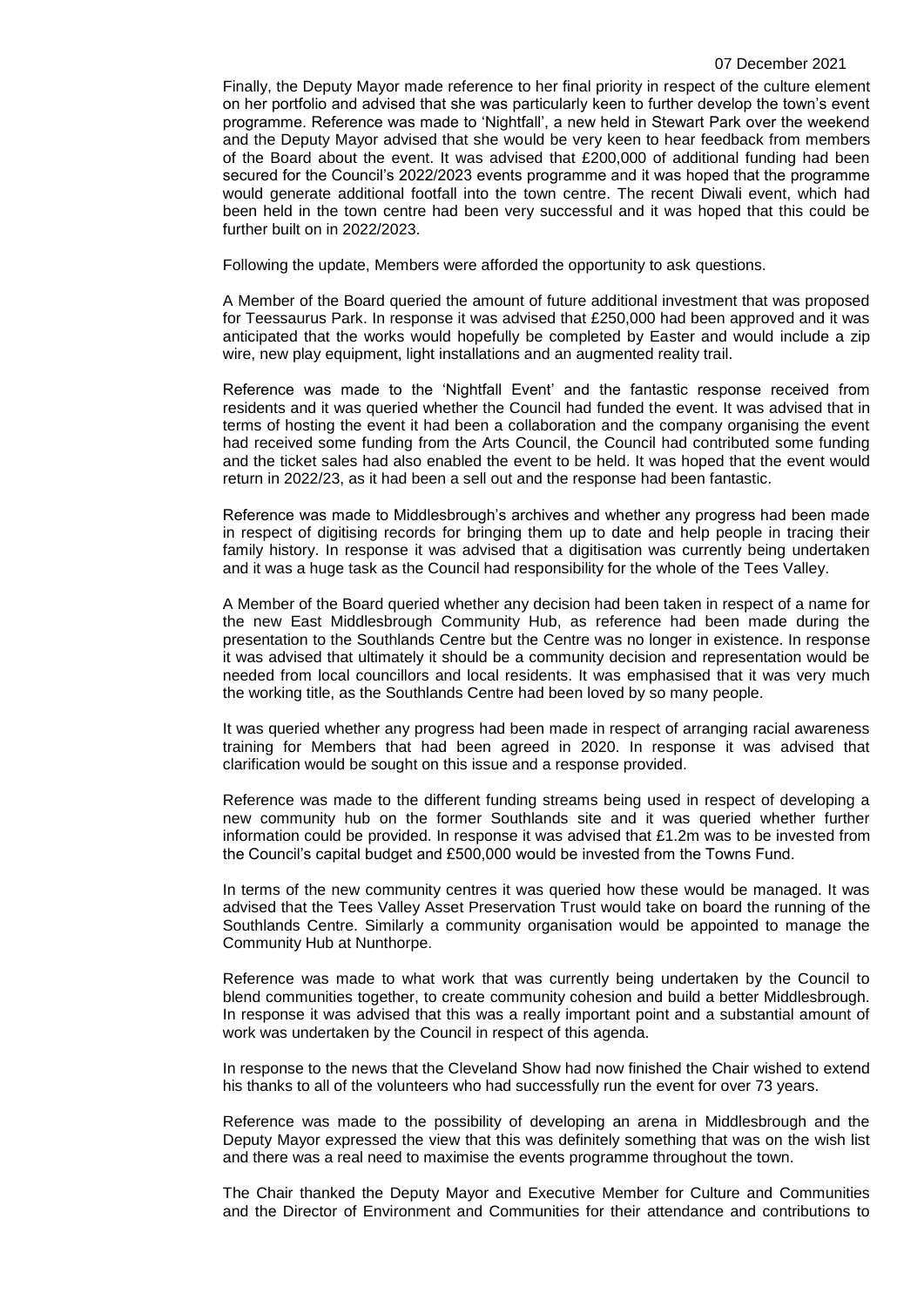the meeting.

**AGREED** that the information provided be noted.

## 20/55 **CHIEF EXECUTIVE'S UPDATE**

The Chief Executive was in attendance and provided an update to the Board in respect of the following:-

- COVID-19 update
- Executive update
- Strategic Plan

In terms of the latest local COVID-19 data, as at 5 December 2021 the rolling seven-day rate of cases per 100k of the Middlesbrough population was as follows:

- 82 new cases had been added to the system on 8 November 2021;
- 390 new cases had been diagnosed in the last seven days;
- 276.6 rate per 100k of population (last seven days); and
- 309.30 COVID-19 deaths per 100k population.

Reference was made to the COVID case rate by age group and it was advised that the highest number of cases were amongst young people aged 0-19. With regard to the number of COVID patients in South Tees Hospitals it was noted that there were currently 56 inpatients, with 7 of those in critical care. In terms of vaccination rates it was advised that 74 per cent of Middlesbrough's population had received their first vaccination, 67 per cent had received their second vaccination and 32.1 per cent had received their booster.

In relation to the Executive decisions taken recently it was noted that a number of reports had been considered. These included; an annual update on the work undertaken by the Standing Advisory Council on Religious Education (SACRE), a report on the findings of the Virtual School Peer Review; the Calculation of Council Tax Base for 2022/23; the Corporate Debt write-off policy and a report on the transfer of the International Centre to a community organisation.

A number of reports were expected to be considered by Executive in January 2022 and these included; Whortlton Road Industrial Estate Disposal; PSPO and CCTV Provision; Metz Bridge – Site Management Arrangements; Members Small Schemes Allocation; Digital Inclusion; Response to Scrutiny: Cultural Events; Response to Scrutiny: Middlesbrough Regeneration Post COVID-19: PSEA Timetable; BOHO X Audit Feedback; Council Tax Support Scheme for 22/23; Holiday Activities and Food Programme and Social Care White Paper.

Reference was made to Council's Strategic Plan and the current process for the drafting of the plan was outlined. It was advised that some changes to the format had been proposed and that a presentation had been given to the Executive on 7 December 2021 with any confirmed changes to current priorities and initiatives to be agreed by 21 December 2021. With a view to any follow up work and any revisions being undertaken by 18 January 2022. A report on the Strategic Plan was scheduled to be considered by Executive on 14 February 2022 and subsequently by Council on 23 February 2022. It was noted that where significant revisions / additions to the Strategic Plan were required it was likely that the new plan would be submitted to Council for approval on Summer 2022, to take into account timescales for public consultation.

The Chair thanked the Chief Executive for his excellent briefing and contribution to the meeting.

## **NOTED**

# 20/56 **SCRUTINY CHAIRS UPDATE**

The Scrutiny Chairs/Vice Chairs provided updates in respect of the work undertaken by their respective panels since the last meeting of the Board.